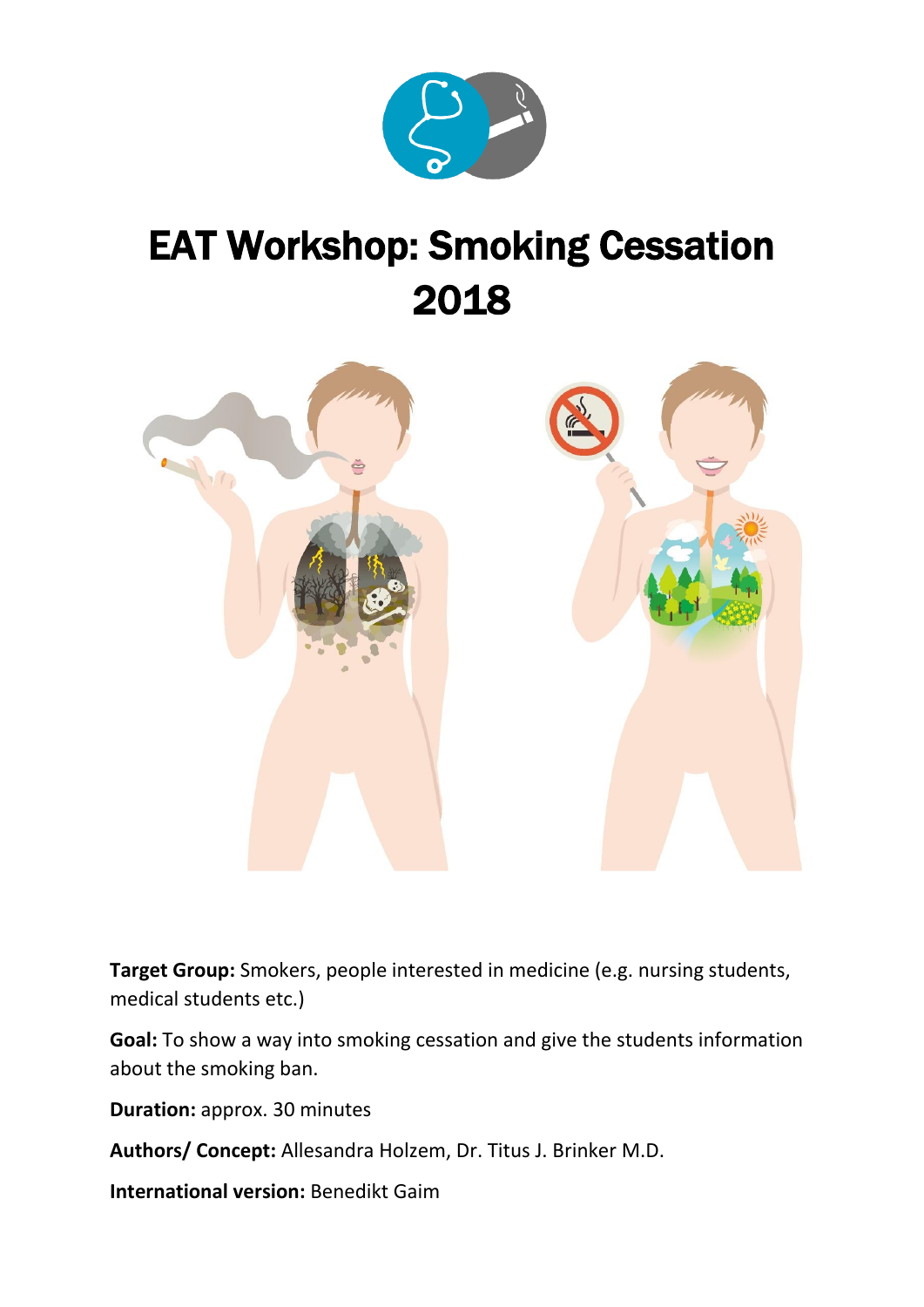#### **Part A: Introduction**

## **1. Conditioning of smoking**

Rituals and habits such as the breakfast cigarette in everyday working life or the digestive cigarette after a cosy dinner, which one actually does not want to do without, make it difficult to stop smoking. In this context, explain to the students the concept of the so-called conditioning of smoking. Smoking habits that you have trained over time or situations that you associate with smoking. In principle, however, it is nothing other than something accustomed and by overcoming the inner pig dog we can learn to stop. It takes control and strength, but it is feasible. Anyone who believes that cigarettes actually make it easier to cope with stress believes in a mistake. Smoking merely compensates for the stress of nicotine withdrawal itself. Non-smokers do not reach such a stress level at all. "̈For Smokers smoking is a break from withdrawal. They feel as liberated when smoking as non-smokers do all day. That's a paradox" says Dr. Eckart von Hirschhausen, German doctor and comedian.



# **2. What are the symptoms of smoking cessation?**

Nicotine is a nerve poison that can pass the blood-brain barrier. Nicotine binds to receptors in the brain. This process leads to the release of adrenaline, dopamine and serotonin. The release of these messenger substances triggers a feeling of reward, which leads to a brief feeling of relaxation. By mistake, the cigarette has become a stress killer. After a short time, however, your body gets accustomed to a nicotine attack, as the brain develops more receptors for dopamine, so that the craving for nicotine increases. If you now do without cigarettes, the level of dopamine decreases and the desire plagues you. Nicotine withdrawal therefore has some side effects that make it difficult to stop.

Make it clear to the students that physical withdrawal symptoms clearly subside already 7 to 10 days after the last cigarette. It should always be borne in mind that withdrawal symptoms are negligible compared to the negative health effects of smoking. Moreover, they are not the same for every smoker.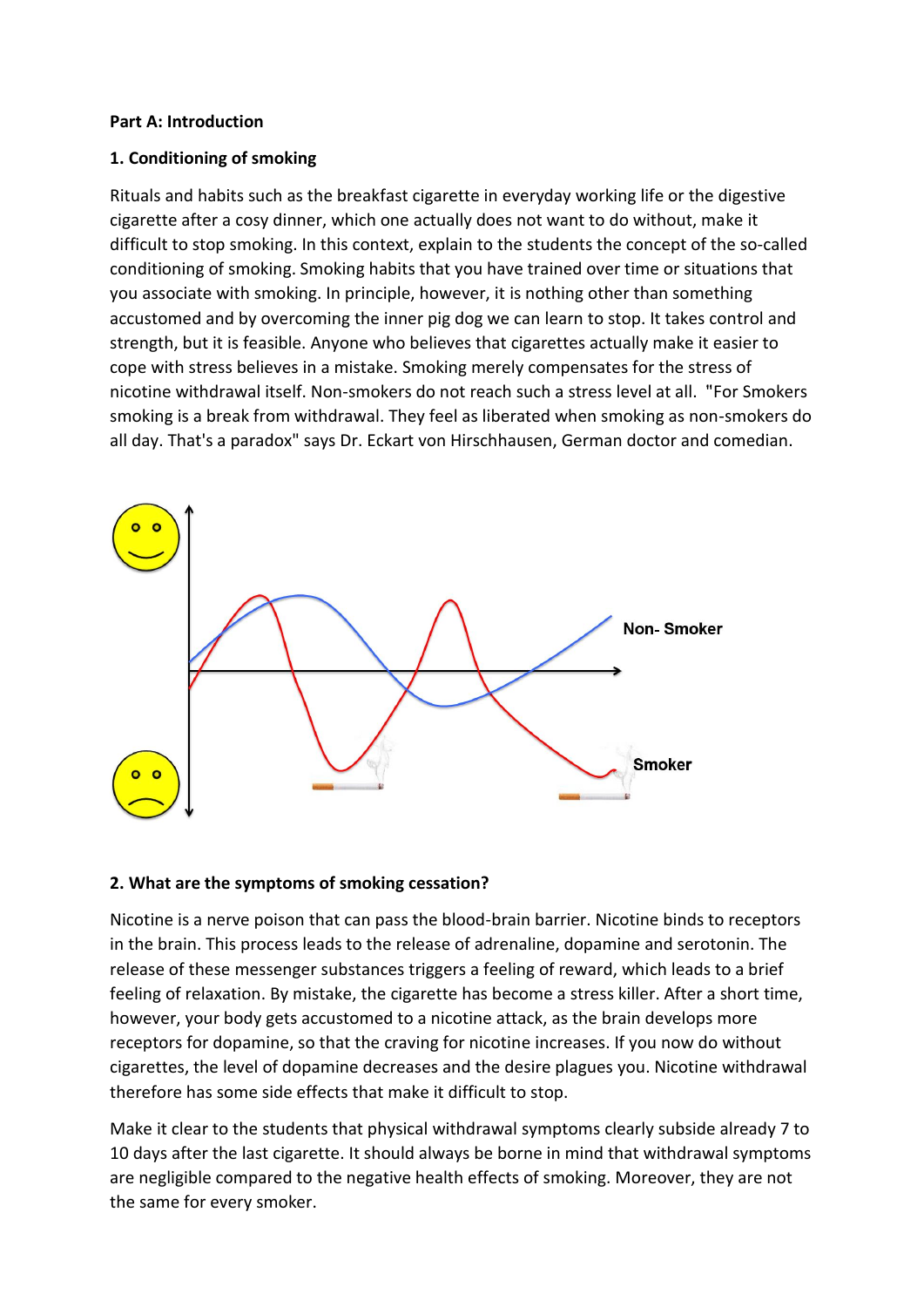### **Part B: Interactive part**

## *Material: poster/ whiteboard*

Collect together on a poster **withdrawal symptoms** that may occur after a smoking ban:

Symptoms that can come your way:

- anxiety / nervousness
- depressive mood
- irritability
- weight gain
- Fatigue / sleep disorders

Now try to develop **ideas to overcome the symptoms** together.

## *What can I do about the withdrawal symptoms?*

*Distraction:* Smokers' lips and fingers in particular are used to getting busy. Grab the apple instead of the cigarette. Waiting for the train or bus, call a friend instead of smoking.

*Rituals:* Create new habits for situations where you would have smoked earlier. So you need things to think about or do in these situations. For example, you could write on a piece of paper why you want to stop smoking forever and read it every time you get embarrassed to want to smoke a cigarette. Or you could take a little walk and get some fresh air. There are no limits for your creative mind.

*Exercise:* Sport demonstrably fights the desire for cigarettes and improves your physical fitness. Vitality and performance motivate to persevere and create a whole new selfconfidence. The sporty distraction from cigarettes.

*Healthy food:* After the smoking ban, many people increasingly reach for food to compensate for the lack of tobacco consumption. To avoid a strong increase in body weight, you should pay attention to what you are ingesting. Raw food, fruit and smoothies are just a few examples of healthy alternatives.

*Sufficient sleep:* After enough sleep you feel fitter and more motivated. Ideal conditions to withstand the withdrawal symptoms. But not only the duration of sleep is decisive, but also the quality of sleep.

*Relaxation exercises:* Sleep is not the only way to relax. Relaxation exercises can provide relief in stressful situations. Well- known techniques include yoga, autogenic training or progressive muscle relaxation, in which muscles are specifically tensed and relaxed back below their initial level. For example, simple breathing exercises can be easily integrated in everyday work.

*Enjoy leisure time:* Consciously use the time saved by the smoke stop for things that give you pleasure. Go about your hobbies, travel around the world or spend time with friends. Here you are distracted from smoking, too.